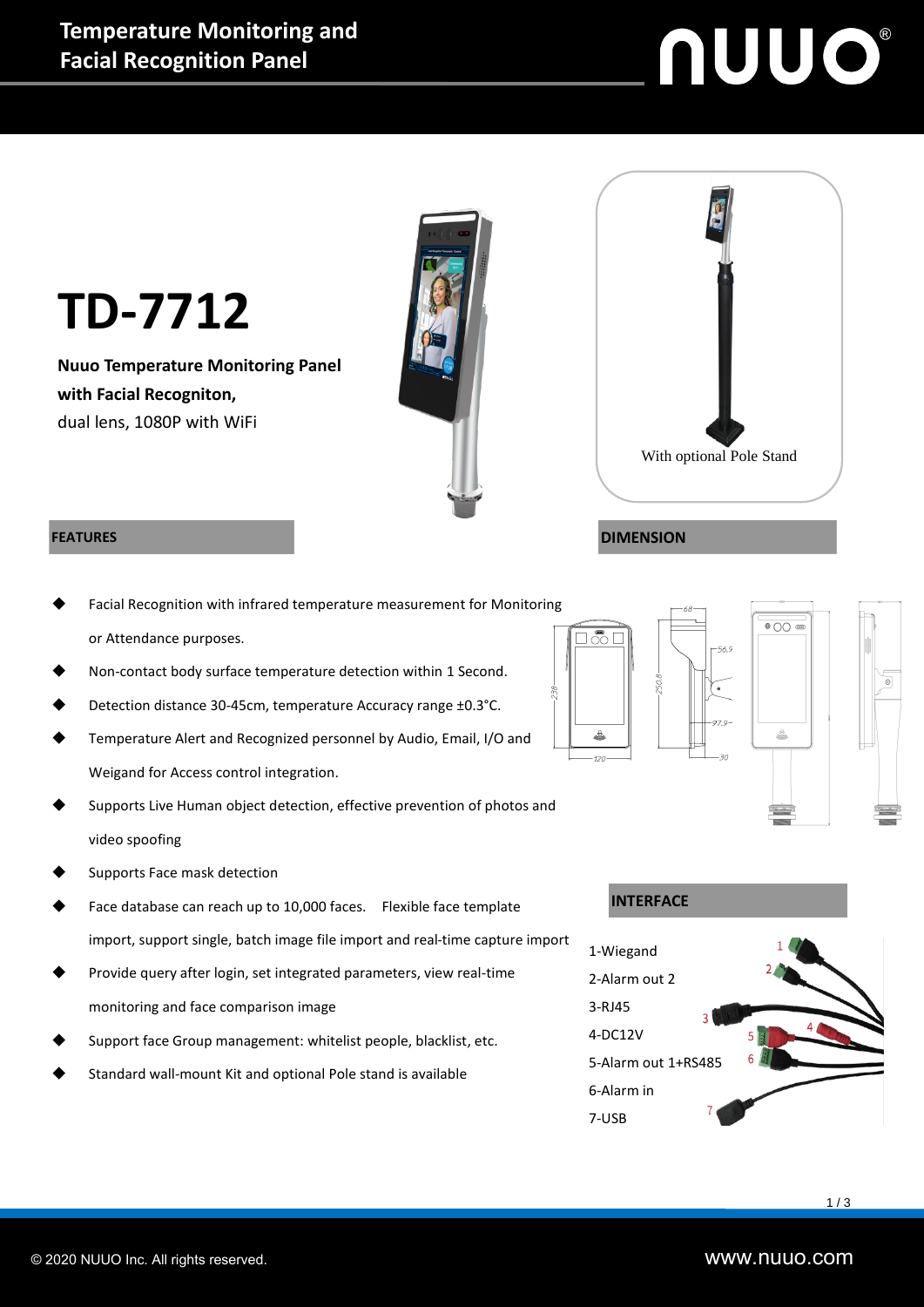### **Temperature Monitoring and Facial Recognition Panel**

## nuuo®

| <b>SPECIFICATION</b>           |                                                                                      |
|--------------------------------|--------------------------------------------------------------------------------------|
| <b>Screen</b>                  |                                                                                      |
| Size                           | 7 inch, full-angle IPS LCD screen                                                    |
| Resolution                     | 1280x720                                                                             |
| <b>Camera</b>                  |                                                                                      |
| <b>Type</b>                    | Dual Lens design (Color and B/W for Live human object detection)                     |
| Sensor                         | 1/2.8"<br>starlight CMOS                                                             |
| Resolution                     | 1080P@30fps                                                                          |
| Lens                           | $6mm*2$                                                                              |
| <b>Temperature Detection</b>   |                                                                                      |
| Detection area                 | Forehead                                                                             |
| <b>Environmental Condition</b> | $0-30^{\circ}$ C (advice16-30 $^{\circ}$ C)                                          |
| Range of Temp. detection       | 34°C~42°C                                                                            |
| Accuracy range                 | $±0.3^{\circ}$ C                                                                     |
| Voice broadcast                | Support face recognition broadcast and temperature exceeding alarm                   |
| Detection distance             | 30-45cm                                                                              |
|                                |                                                                                      |
| <b>Face Recognition</b>        |                                                                                      |
|                                | Support live human face detection, effective prevention of printed photos,<br>phone  |
| Detection type                 | photos and video spoofing                                                            |
| Face detection range           | 0.5-2m, support detection target size filter adjustment                              |
| Recognition face size          | IOD distance ≥ 60 pixels; Face pixel ≥150 pixels                                     |
| Face database capacity         | Support built-in ≤ 10000 faces; support black/white list                             |
|                                | Support side face filter, comparable within 20 degrees in vertical and 30 degrees in |
| Posture                        | horizontal                                                                           |
| Shelter                        | Recognizable with ordinary glasses and short bangs hair                              |
| Face Mask recognition          | Supported                                                                            |
| Expression                     | Recognizable with slight expression                                                  |
| Response speed                 | $\leq 1s$                                                                            |
| Face exposure                  | Supported                                                                            |
| Local storage                  | Support storage of more than 100,000 capture and recognition records                 |
| Recognition area               | Recognition area Full image                                                          |